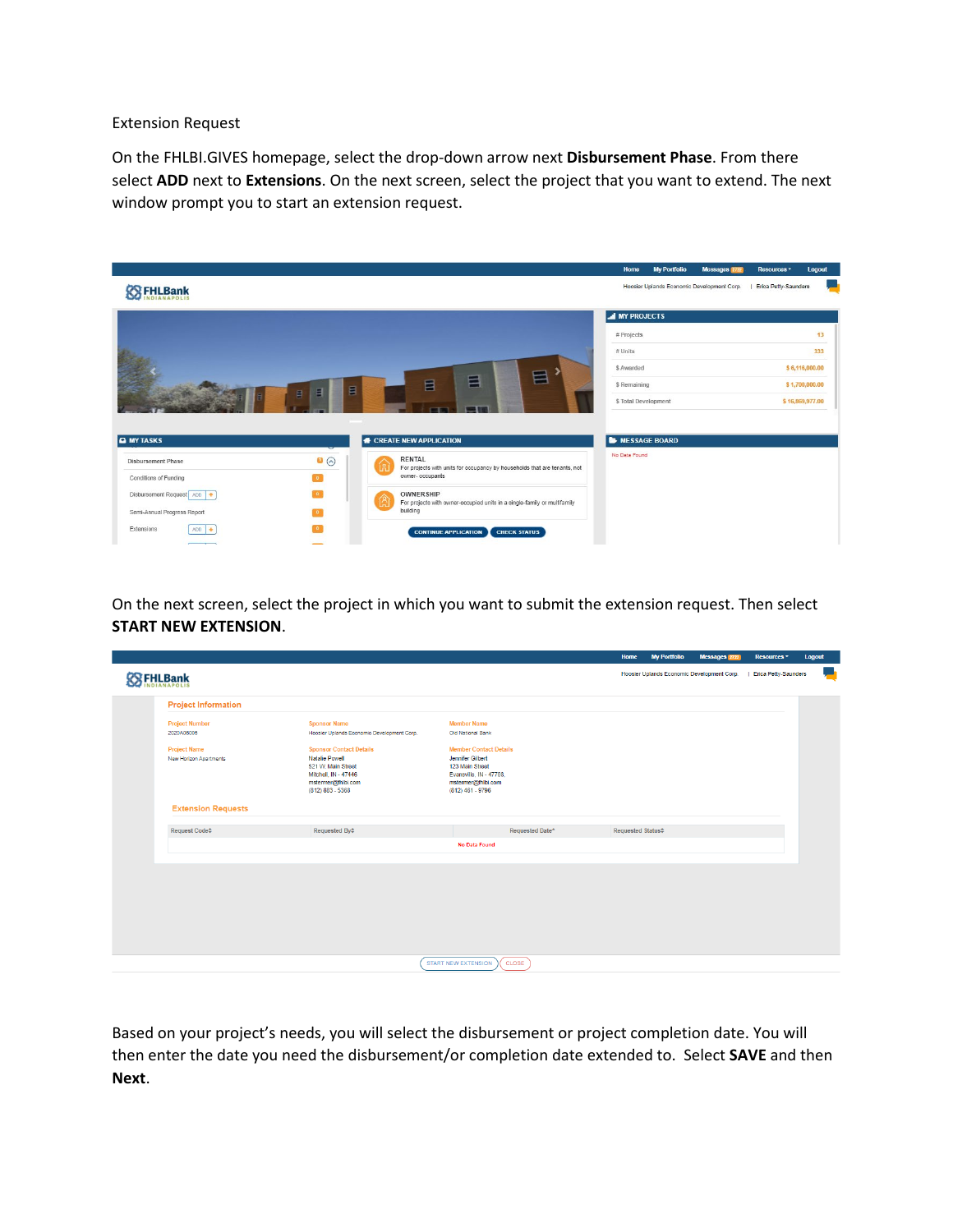|                   |                                              |                                               |                                                                   |      |                                            | Home      | <b>My Portfolio</b>                        | Messages 2722 | Resources -                             | Logout                   |
|-------------------|----------------------------------------------|-----------------------------------------------|-------------------------------------------------------------------|------|--------------------------------------------|-----------|--------------------------------------------|---------------|-----------------------------------------|--------------------------|
| <b>SS FHLBank</b> |                                              |                                               |                                                                   |      |                                            |           | Hoosier Uplands Economic Development Corp. |               | <b>Erica Petty-Saunders</b>             |                          |
|                   | <b>Extension Details</b><br><b>Documents</b> | <b>Review &amp; Submit</b>                    |                                                                   |      |                                            |           |                                            |               | $\leftarrow$ Prev<br>$\rightarrow$ Next |                          |
|                   | <b>All Project Number</b><br>2020A06006      | <b>Project Name</b><br>New Horizon Apartments | 125 Sponsor Name<br>Hoosier Uplands Economic<br>Development Corp. |      | <b>22</b> Member Name<br>Old National Bank | View More |                                            |               |                                         |                          |
|                   | <b>Extension Form</b>                        |                                               |                                                                   |      |                                            |           |                                            |               |                                         |                          |
|                   | Milestone                                    |                                               |                                                                   |      | <b>Cut off Date</b>                        |           | <b>Estimated Date</b>                      |               |                                         | sriance                  |
|                   | First Disbursement Date*                     |                                               |                                                                   |      | 12/01/2021                                 |           | ö<br>4/8/2022                              |               |                                         | Add/See<br>Comments<br>▣ |
|                   | Final Disbursement Date*                     |                                               |                                                                   |      | 12/01/2022                                 |           | 卣<br>12/1/2022                             |               |                                         |                          |
|                   | Project Completion Date*                     |                                               |                                                                   |      | 12/01/2023                                 |           | ö<br>12/1/2023                             |               |                                         |                          |
|                   |                                              |                                               |                                                                   | SAVE | CLOSE                                      |           |                                            |               |                                         |                          |

Attach any documents related to the extension request. Note: supporting documents are not required but may further substantiate the need for your extension request. Select **NEXT.**

| <b>Documents</b><br><b>Review &amp; Submit</b><br>$\leftarrow$ Prev<br><b>Documents</b><br><b>图 Project Number</b><br>Project Name<br>re Sponsor Name<br>Member Name<br>2020A06006<br>Old National Bank<br>New Horizon Apartments<br>Hoosier Uplands Economic Development Corp.<br><b>Extention Documentation</b><br>Document Name:<br>List of documents<br><b>Document Name</b><br><b>Attached Date</b><br><b>Status</b><br><b>Decision By</b><br><b>Action</b><br>$\checkmark$<br><b>Sponsor Documents</b><br>No Data Found<br>Ô<br><b>Extention Documentation</b><br>Drag and drop your files here.<br>×<br>Explanation<br>Ground work was not completed on time. Set the entire project behind.<br>SAVE<br>CLOSE |  |                                                                                                                                                              |  |                                      |              |  |  |
|----------------------------------------------------------------------------------------------------------------------------------------------------------------------------------------------------------------------------------------------------------------------------------------------------------------------------------------------------------------------------------------------------------------------------------------------------------------------------------------------------------------------------------------------------------------------------------------------------------------------------------------------------------------------------------------------------------------------|--|--------------------------------------------------------------------------------------------------------------------------------------------------------------|--|--------------------------------------|--------------|--|--|
|                                                                                                                                                                                                                                                                                                                                                                                                                                                                                                                                                                                                                                                                                                                      |  |                                                                                                                                                              |  | $\rightarrow$ Next<br>4<br>$\bullet$ |              |  |  |
|                                                                                                                                                                                                                                                                                                                                                                                                                                                                                                                                                                                                                                                                                                                      |  | <b>My Portfolio</b><br>Messages 2722<br>Resources <sup>*</sup><br>Home<br><b>Logout</b><br>Hoosier Uplands Economic Development Corp.   Erica Petty-Saunders |  |                                      |              |  |  |
|                                                                                                                                                                                                                                                                                                                                                                                                                                                                                                                                                                                                                                                                                                                      |  |                                                                                                                                                              |  |                                      |              |  |  |
|                                                                                                                                                                                                                                                                                                                                                                                                                                                                                                                                                                                                                                                                                                                      |  |                                                                                                                                                              |  |                                      |              |  |  |
|                                                                                                                                                                                                                                                                                                                                                                                                                                                                                                                                                                                                                                                                                                                      |  |                                                                                                                                                              |  |                                      |              |  |  |
|                                                                                                                                                                                                                                                                                                                                                                                                                                                                                                                                                                                                                                                                                                                      |  |                                                                                                                                                              |  |                                      | u,<br>dd/See |  |  |
| <b>SSEHLBank</b><br><b>Extension Details</b><br>Variance<br><b>Validation Items</b><br>Validation Item<br>First Disbursement Date is modified                                                                                                                                                                                                                                                                                                                                                                                                                                                                                                                                                                        |  |                                                                                                                                                              |  |                                      |              |  |  |
|                                                                                                                                                                                                                                                                                                                                                                                                                                                                                                                                                                                                                                                                                                                      |  |                                                                                                                                                              |  |                                      |              |  |  |
|                                                                                                                                                                                                                                                                                                                                                                                                                                                                                                                                                                                                                                                                                                                      |  |                                                                                                                                                              |  |                                      |              |  |  |
|                                                                                                                                                                                                                                                                                                                                                                                                                                                                                                                                                                                                                                                                                                                      |  |                                                                                                                                                              |  |                                      |              |  |  |
|                                                                                                                                                                                                                                                                                                                                                                                                                                                                                                                                                                                                                                                                                                                      |  |                                                                                                                                                              |  |                                      |              |  |  |
|                                                                                                                                                                                                                                                                                                                                                                                                                                                                                                                                                                                                                                                                                                                      |  |                                                                                                                                                              |  |                                      |              |  |  |
|                                                                                                                                                                                                                                                                                                                                                                                                                                                                                                                                                                                                                                                                                                                      |  |                                                                                                                                                              |  |                                      |              |  |  |
|                                                                                                                                                                                                                                                                                                                                                                                                                                                                                                                                                                                                                                                                                                                      |  |                                                                                                                                                              |  |                                      |              |  |  |
|                                                                                                                                                                                                                                                                                                                                                                                                                                                                                                                                                                                                                                                                                                                      |  |                                                                                                                                                              |  |                                      |              |  |  |
|                                                                                                                                                                                                                                                                                                                                                                                                                                                                                                                                                                                                                                                                                                                      |  |                                                                                                                                                              |  |                                      |              |  |  |

On the right of the page, select **Explain/View Variance.** This is where you will explain your need for the extension. Be sure to select **Save** on this screen.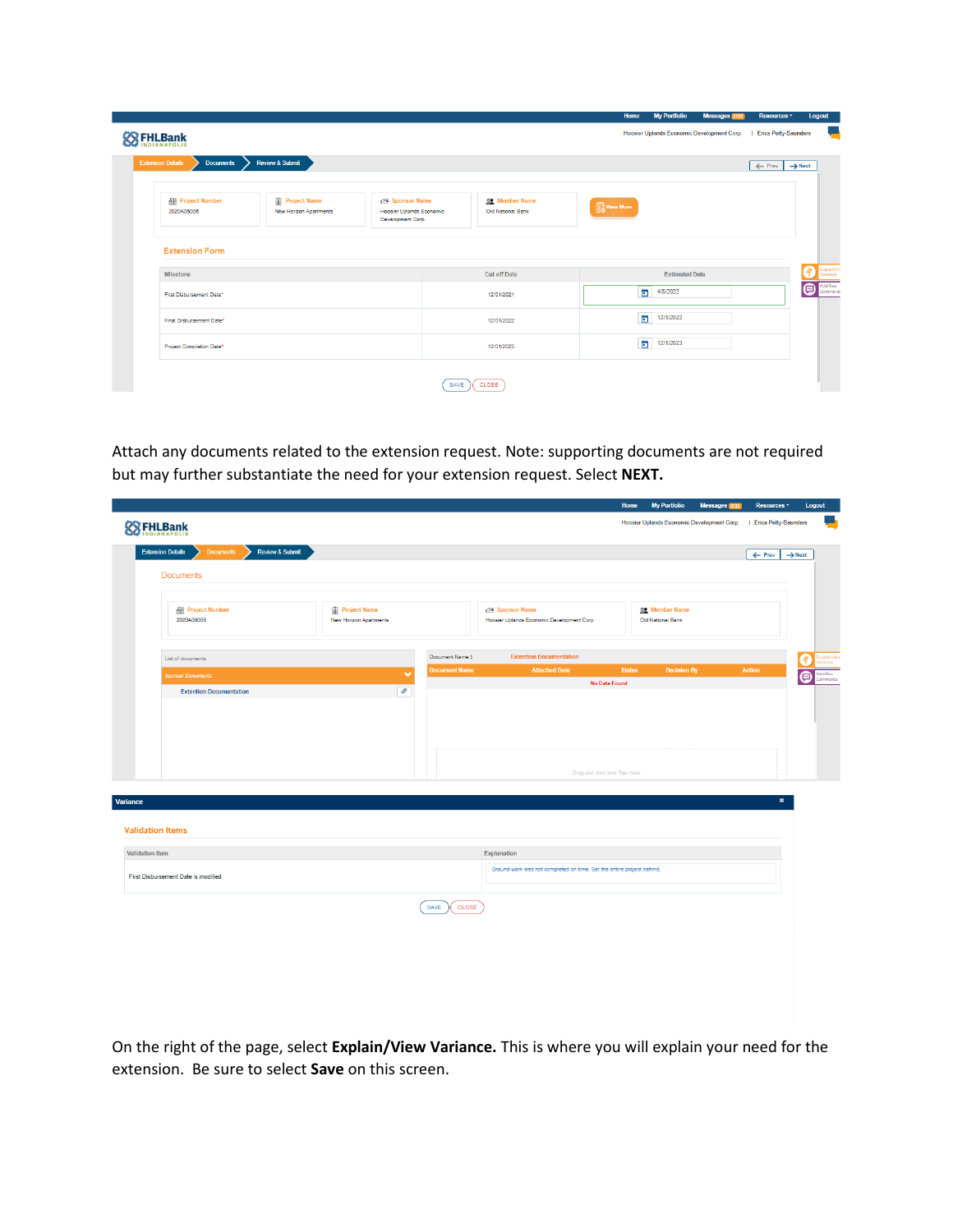| Variance                            |                                                                       |  |
|-------------------------------------|-----------------------------------------------------------------------|--|
| <b>Validation Items</b>             |                                                                       |  |
| Validation Item                     | Explanation                                                           |  |
| First Disbursement Date is modified | Ground work was not completed on time. Set the entire project behind. |  |
| <b>CLOSE</b><br>SAVE                |                                                                       |  |

Review your information and **SEND TO MEMBER BANK.**

|                                                               |                                                     |                                                                          |                                            | Home      | <b>My Portfolio</b> | Messages 2722                                                                                                        | Resources * | Logout  |
|---------------------------------------------------------------|-----------------------------------------------------|--------------------------------------------------------------------------|--------------------------------------------|-----------|---------------------|----------------------------------------------------------------------------------------------------------------------|-------------|---------|
| <b>FHLBank</b>                                                |                                                     |                                                                          |                                            |           |                     | Hoosier Uplands Economic Development Corp.<br><b>Erica Petty-Saunders</b><br>$\rightarrow$ Next<br>$\leftarrow$ Prev |             |         |
| <b>Extension Details</b><br><b>Documents</b>                  | Review & Submit                                     |                                                                          |                                            |           |                     |                                                                                                                      |             |         |
| <b>部 Project Number</b><br>2020A06006                         | <sup>2</sup> Project Name<br>New Horizon Apartments | <b>REA</b> Sponsor Name<br>Hoosier Uplands Economic<br>Development Corp. | <b>22</b> Member Name<br>Old National Bank | View More |                     |                                                                                                                      |             |         |
| <b>Sponsor Signature</b>                                      |                                                     |                                                                          | <b>Member Signature</b>                    |           |                     |                                                                                                                      |             |         |
| Organization Name: Hoosier Uplands Economic Development Corp. |                                                     |                                                                          | <b>Organization Name: N/A</b>              |           |                     |                                                                                                                      |             |         |
| User Id: ahpettesp                                            |                                                     |                                                                          | User Id: N/A                               |           |                     |                                                                                                                      |             | omments |
| User Name: Erica Petty-Saunders                               |                                                     |                                                                          | User Name: N/A                             |           |                     |                                                                                                                      |             |         |
| Date: 03/28/2022                                              |                                                     |                                                                          | Date: N/A                                  |           |                     |                                                                                                                      |             |         |
|                                                               |                                                     | SEND TO MEMBER BANK                                                      | CLOSE                                      |           |                     |                                                                                                                      |             |         |

## **MEMBER**

On the FHLBI.GIVES homepage, select the drop-down arrow next to **Disbursement Phase**. If there is an extension for you to review, you will see a number next to **Extension**. Select **Extension**.

|                             |                     |                               |                        | <b>Home</b><br><b>My Portfolio</b> | Messages 2724                            | Resources <sup>-</sup> | Logout          |
|-----------------------------|---------------------|-------------------------------|------------------------|------------------------------------|------------------------------------------|------------------------|-----------------|
| <b>ES FHLBank</b>           |                     |                               |                        |                                    | Old National Bank   Erica Petty-Saunders |                        | <b>Contract</b> |
|                             |                     |                               |                        |                                    |                                          |                        |                 |
|                             |                     |                               | <b>A MY PROJECTS</b>   |                                    |                                          |                        |                 |
|                             |                     |                               | # Projects             |                                    |                                          |                        | 65              |
|                             |                     |                               | # Units                |                                    |                                          |                        | 2,704           |
|                             |                     | $\blacksquare$                | \$ Awarded             |                                    |                                          |                        | \$33,176,947.00 |
|                             | $\blacksquare$<br>E | 目<br>目                        | \$ Remaining           |                                    |                                          |                        | \$12,127,184.84 |
|                             | $\Box$              | . .<br><b>The Corporation</b> | \$ Total Development   |                                    |                                          |                        | \$43,930,924.00 |
|                             |                     |                               |                        |                                    |                                          |                        |                 |
| <b>A</b> MY TASKS           |                     | <b>A</b> MY APPLICATONS       | <b>E</b> MESSAGE BOARD |                                    |                                          |                        |                 |
| Application Submission      | $\bullet$           | View InProcess Applications   | No Data Found          |                                    |                                          |                        |                 |
| Disbursement Phase          | $\bullet$           | View Submitted Applications   |                        |                                    |                                          |                        |                 |
| Conditions of Funding       | $\bullet$           |                               |                        |                                    |                                          |                        |                 |
| Disbursement Request        | $\bullet$           |                               |                        |                                    |                                          |                        |                 |
| Semi-Annual Progress Report | $\mathbf{H}$        |                               |                        |                                    |                                          |                        |                 |
| Extensions                  | $\mathbf{u}$        |                               |                        |                                    |                                          |                        |                 |
|                             |                     |                               |                        |                                    |                                          |                        |                 |

On the next screen, select the project that you want to review.